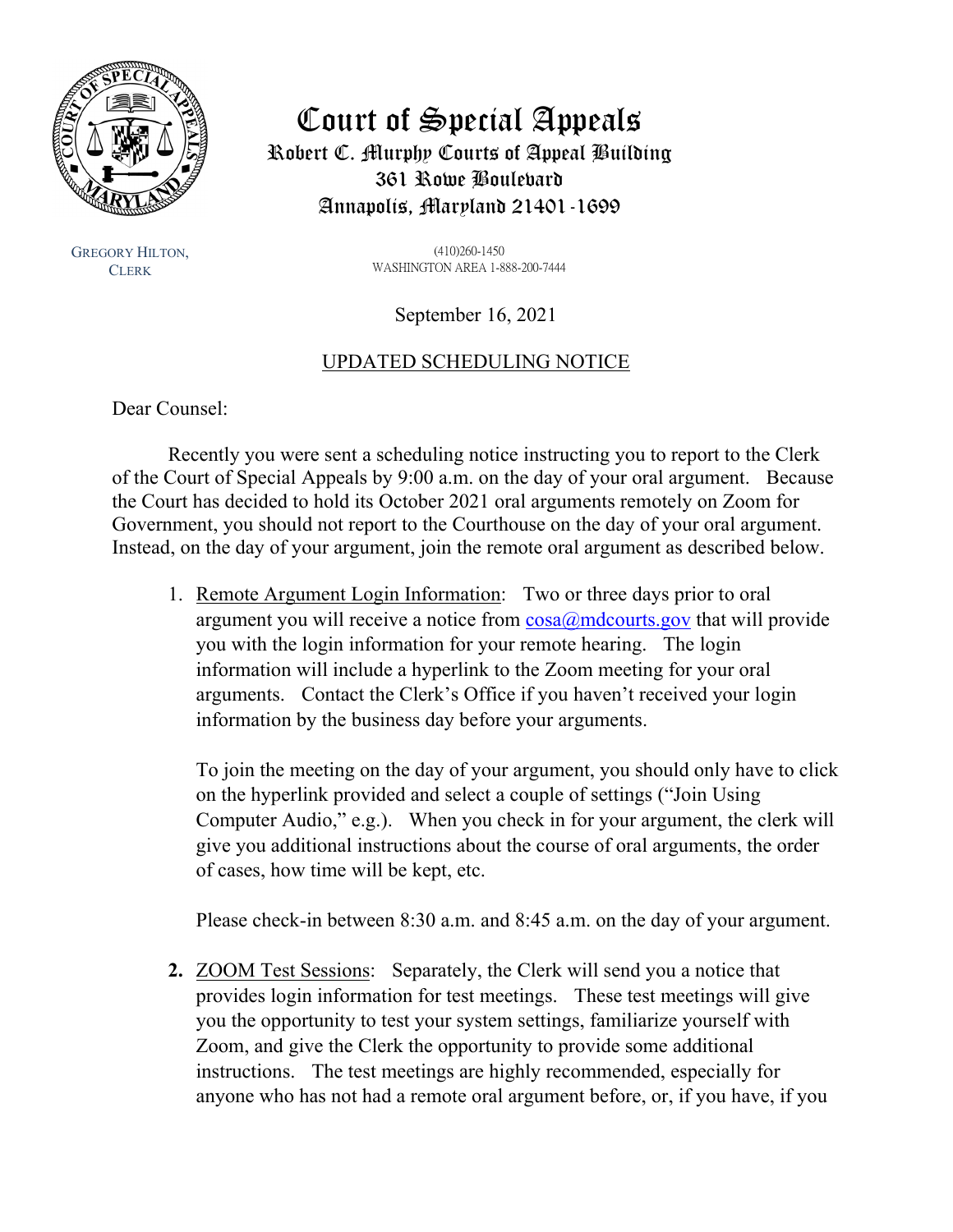have changed your IT systems or changed the location where you will be for your remote arguments. **Note: The test meeting logins are not the same as the logins for your remote oral arguments.**

- 3. Equipment/Software Requirements: To join a remote oral argument, you will need a computer, laptop, tablet, mobile phone, or other system that can connect to the internet and that has a camera, a speaker, and a microphone. You do not, however, need to purchase any software to join your remote oral arguments.
- 4. Viewing Remote Oral Arguments: Clients, non-arguing co-counsel, and the public can access remote oral arguments by watching the live stream on the Court's webcast page, $<sup>1</sup>$  $<sup>1</sup>$  $<sup>1</sup>$  or by watching the recording when it is posted to the</sup> Court's oral argument archive page.<sup>[2](#page-1-1)</sup>
- 5. Best practices:
	- a. Test the operation of your camera and microphone before the day of oral argument.
	- b. Consider your surroundings when selecting a place from which to join the meeting. Backlighting and cluttered backgrounds can be distracting. Avoid places where sounds from surrounding activity will be picked up on your microphone.
	- c. Always mute your microphone when you are not presenting argument – this reduces feedback and other noise distractions for the Court and other counsel.
	- d. To the extent possible, present your argument as you would if you were in the courtroom. The Court is aware of the challenges of this way of holding arguments. Please wear appropriate courtroom attire.
	- e. Each Zoom user is able to customize their view, so do not assume that your view looks like everyone else's view.

Please contact the Clerk's Office if you have any questions.

Sincerely,

Guegos Hilton

Gregory Hilton, Clerk

<span id="page-1-0"></span><sup>1</sup> [https://www.mdcourts.gov/cosappeals/webcasts.](https://www.mdcourts.gov/cosappeals/webcasts)

<span id="page-1-1"></span><sup>2</sup> [https://www.mdcourts.gov/cosappeals/oralargumentarchives.](https://www.mdcourts.gov/cosappeals/oralargumentarchives)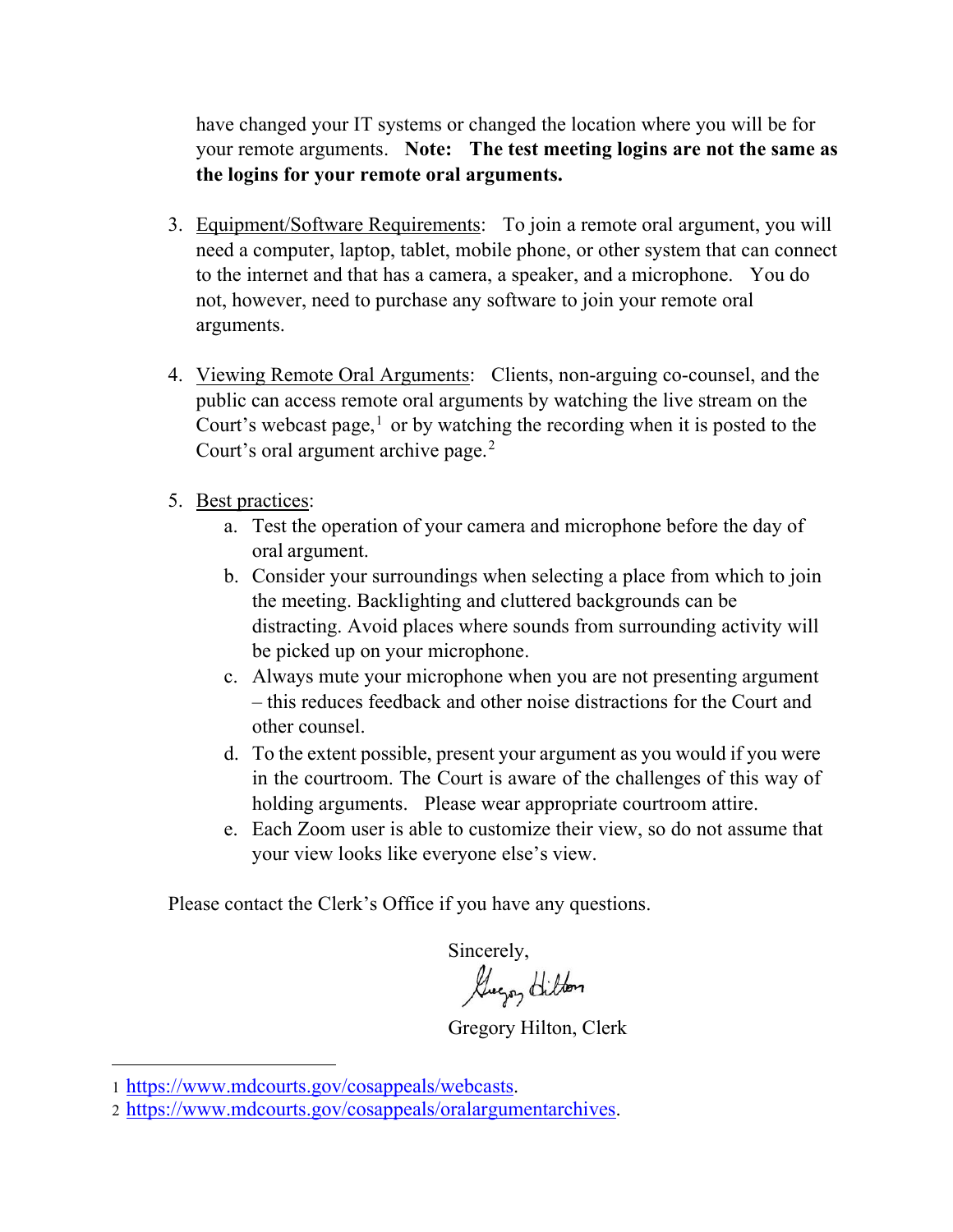# **Court of Special Appeals October 2021 Schedule**

**Panel assigments for argued cases will be identified for each courtroom approximately 7 - 10 days in advance of argument. Panel assignments are always preliminary and subject to change. If any party has a basis for seeking recusal of any judge listed as sitting in a courtroom in which that party's case is pending, a motion should be filed no later than 3 business days before the argument. Additions to the docket are indicated in bold type. Cases that have been removed from the docket are indicated by strikethroughs.**

### **Friday, October 1, 2021**

**Courtroom 1 (Judges: Graeff, Presiding, Zic, Raker)**

| CSA-REG-0067-2021 | In the Matter of Iva E. Johnson        |
|-------------------|----------------------------------------|
| CSA-REG-0745-2020 | John W Green, III v. State of Maryland |
| CSA-REG-1412-2020 | Vernon Cox v. State of Maryland        |

### **Courtroom 2**

### **(Judges: Arthur, Presiding, Leahy, Deborah Eyler)**

| CSA-REG-0285-2021 | Angela C. Stoltz v. Charles C. Clark, VI    |
|-------------------|---------------------------------------------|
| CSA-REG-1092-2020 | Jeanette Reyes v. State of Maryland         |
| CSA-REG-1207-2020 | Bridget Romeka v. RadAmerica II, LLC, et al |
| CSA-REG-1297-2020 | Anthony Fludd v. Donielle Kirkwood          |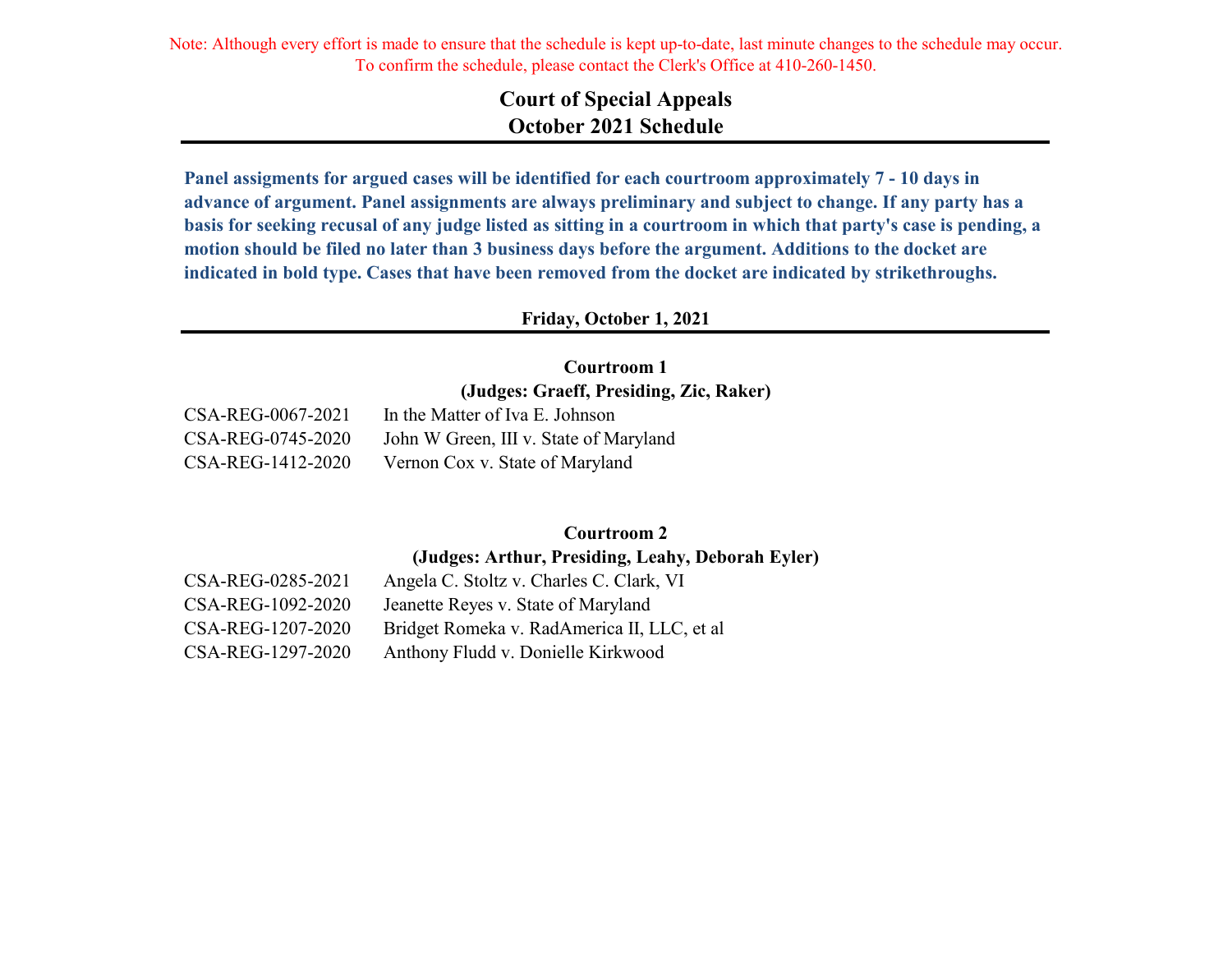### **Monday, October 4, 2021**

# **(Judges: Fader, C.J., Presiding, Wells, Woodward) Courtroom 1**

| CSA-REG-0221-2021 | Brent Sharp v. State of Maryland, et al               |
|-------------------|-------------------------------------------------------|
| CSA-REG-0500-2020 | Kanishk Sharma v. Anne Arundel County Maryland        |
| CSA-REG-0933-2020 | Estill Properties, LLC., et al v. Michelle D. Simmons |

# **Courtroom 1**

# **(Judges: Berger, Presiding, Shaw Geter, Sharer)**

| CSA-REG-0104-2021 | State of Maryland v. James D. Proctor         |
|-------------------|-----------------------------------------------|
| CSA-REG-0205-2021 | In the Matter of Steven M. Van Bennekum       |
| CSA-REG-1439-2020 | Dwayne Saunders v. Stephen Markey, III, et al |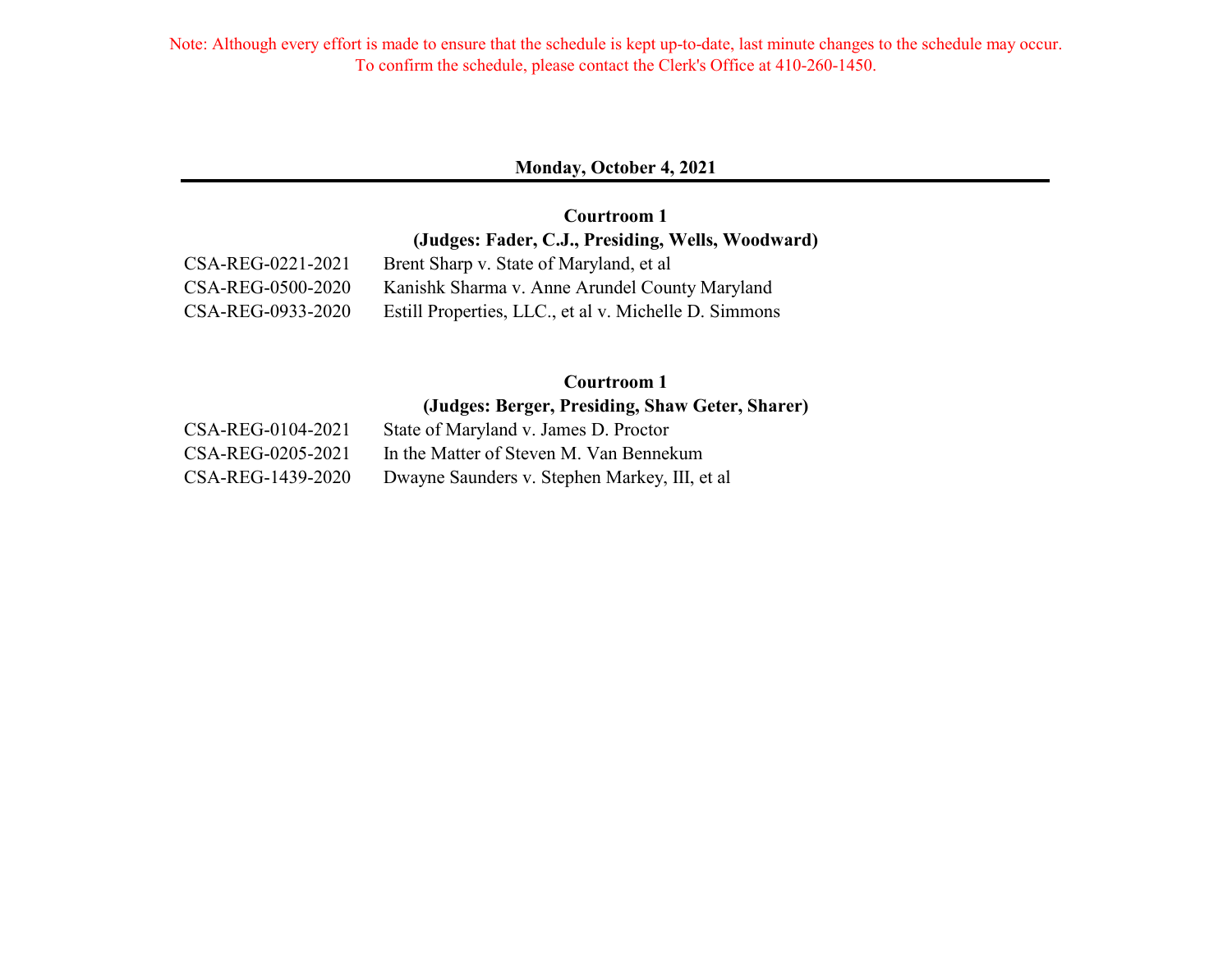## **Tuesday, October 5, 2021**

|                   | (Judges: Beachley, Presiding, Graeff, Kenney)                         |
|-------------------|-----------------------------------------------------------------------|
| CSA-REG-1061-2020 | Cody N. Leister v. Jordan Leister                                     |
|                   | Courtroom 1                                                           |
|                   | (Judges: Beachley, Presiding, Friedman, Kenney)                       |
| CSA-REG-1049-2020 | Robert Zeman v. State of Maryland                                     |
| CSA-REG-1205-2020 | Kim Hartley Bartman v. Merrill Lynch Pierce Fenner & Smith Inc, et al |
|                   | (Judges: Beachley, Presiding, Friedman, Wright)                       |
| CSA-REG-1255-2020 | In the Matter of David Mayne                                          |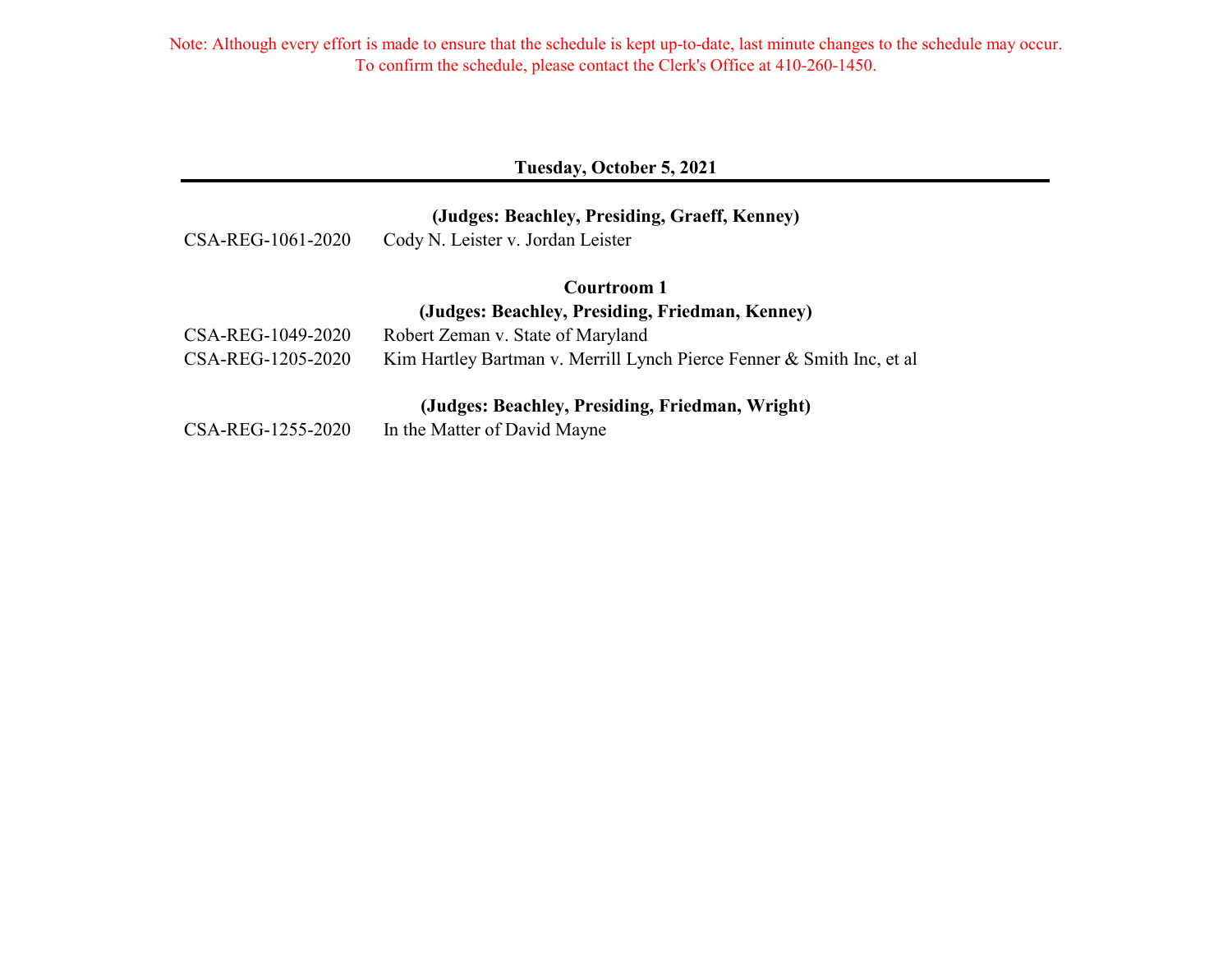## **Wednesday, October 6, 2021**

# **Courtroom 1 (Judges: Zic, Presiding, Ripken, James Eyler)**

| CSA-REG-0109-2021 | Sagres Construction Corporation v. Washington Suburban Sanitary Commission |
|-------------------|----------------------------------------------------------------------------|
| CSA-REG-0370-2021 | Nancy Lee Kathryn Thompson v. Robert M Horne, et al                        |
| CSA-REG-1353-2020 | Nancy Lee Kathryn Thompson v. Robert M Horne, et al                        |
| CSA-REG-1260-2020 | Donald Excavating Inc. v. Commissioner of Labor and Industry               |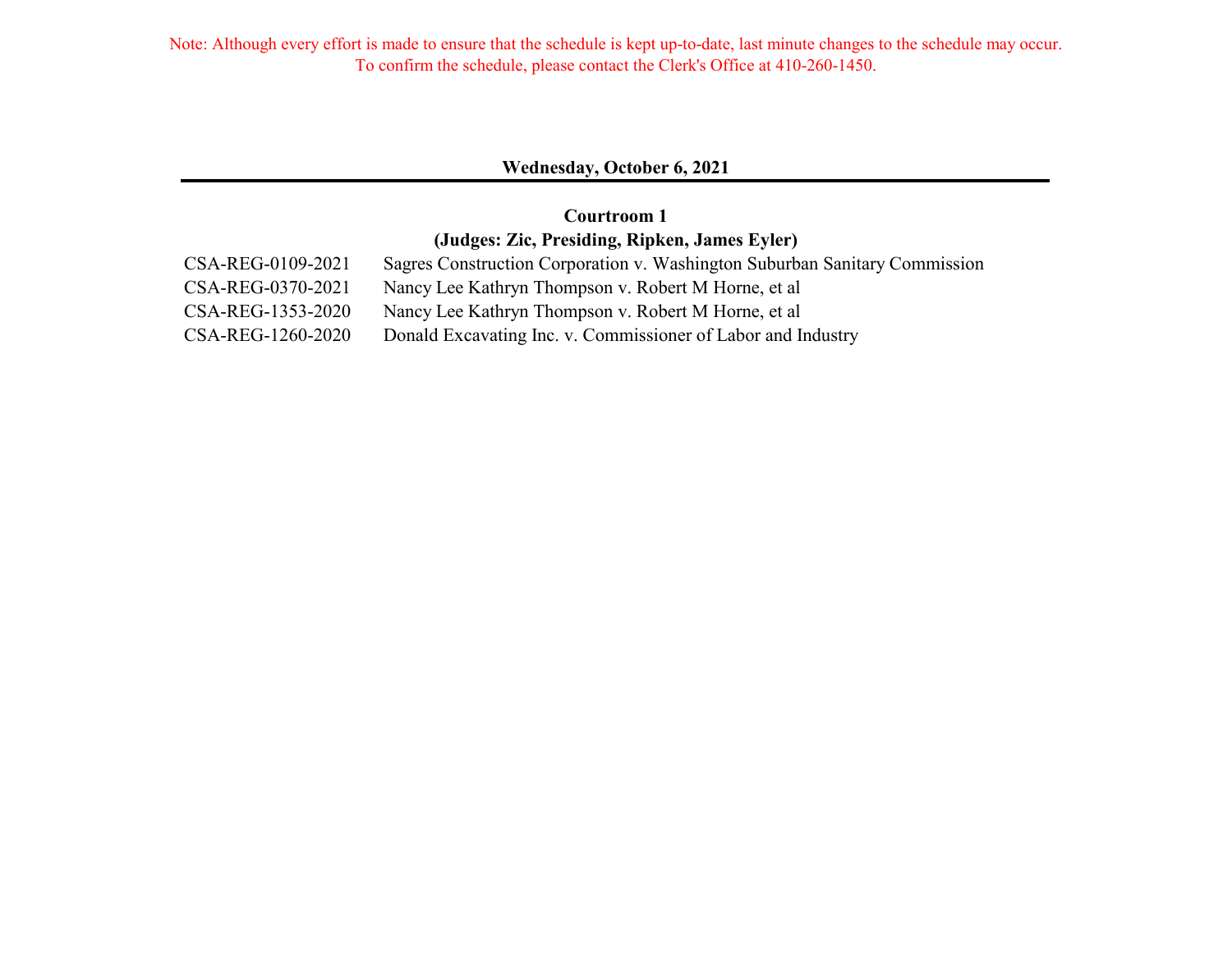### **Thursday, October 7, 2021**

# **Courtroom 1**

# **(Judges: Fader, C.J., Presiding, Nazarian, Murphy)**

| CSA-REG-0035-2021 | Montgomery Park, LLC v. Maryland Department Of General Services, et al |
|-------------------|------------------------------------------------------------------------|
| CSA-REG-0048-2021 | Montgomery Park, LLC v. Maryland Department of General Services        |
| CSA-REG-0299-2021 | Breona Cloyd v. Rodney Derose                                          |
| CSA-REG-1479-2020 | State Farm Fire and Casualty Company, et al v. Sharon Moreland, et al  |

# **Courtroom 2**

### **(Judges: Kehoe, Presiding, Graeff, Adkins)**

| CSA-REG-0247-2021 | Samantha Cherie Strayhorn v. Jonathan Alan Wood      |
|-------------------|------------------------------------------------------|
| CSA-REG-0388-2021 | In Re: Estate of Fred F. Mirmiran                    |
| CSA-REG-1349-2020 | Sheilah F. Brous v. Farideh Mirmiran                 |
| CSA-REG-0602-2021 | State of Maryland v. Larry L. Ross, Sr.              |
| CSA-REG-1166-2020 | Howard County, Maryland v. Russell A. McClain, et al |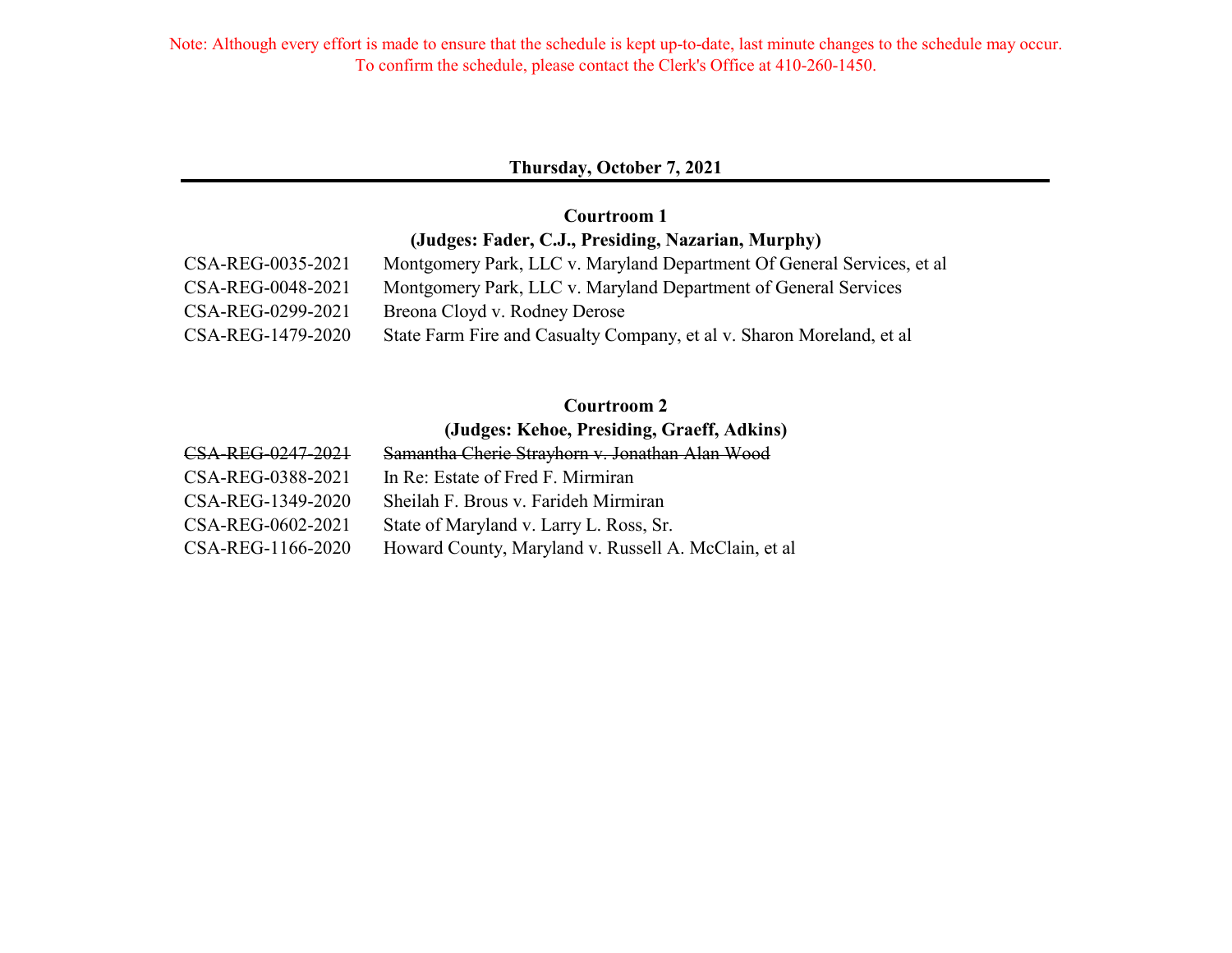**Friday, October 8, 2021**

CSA-REG-0990-2020 Anne Arundel County Public Schools v. Key Systems, Inc. **Courtroom 1 (Judges: Friedman, Presiding, Beachley, Wright)**

CSA-REG-1248-2020 Dwanshanye Johnson v. Baltimore Schools Associates, et al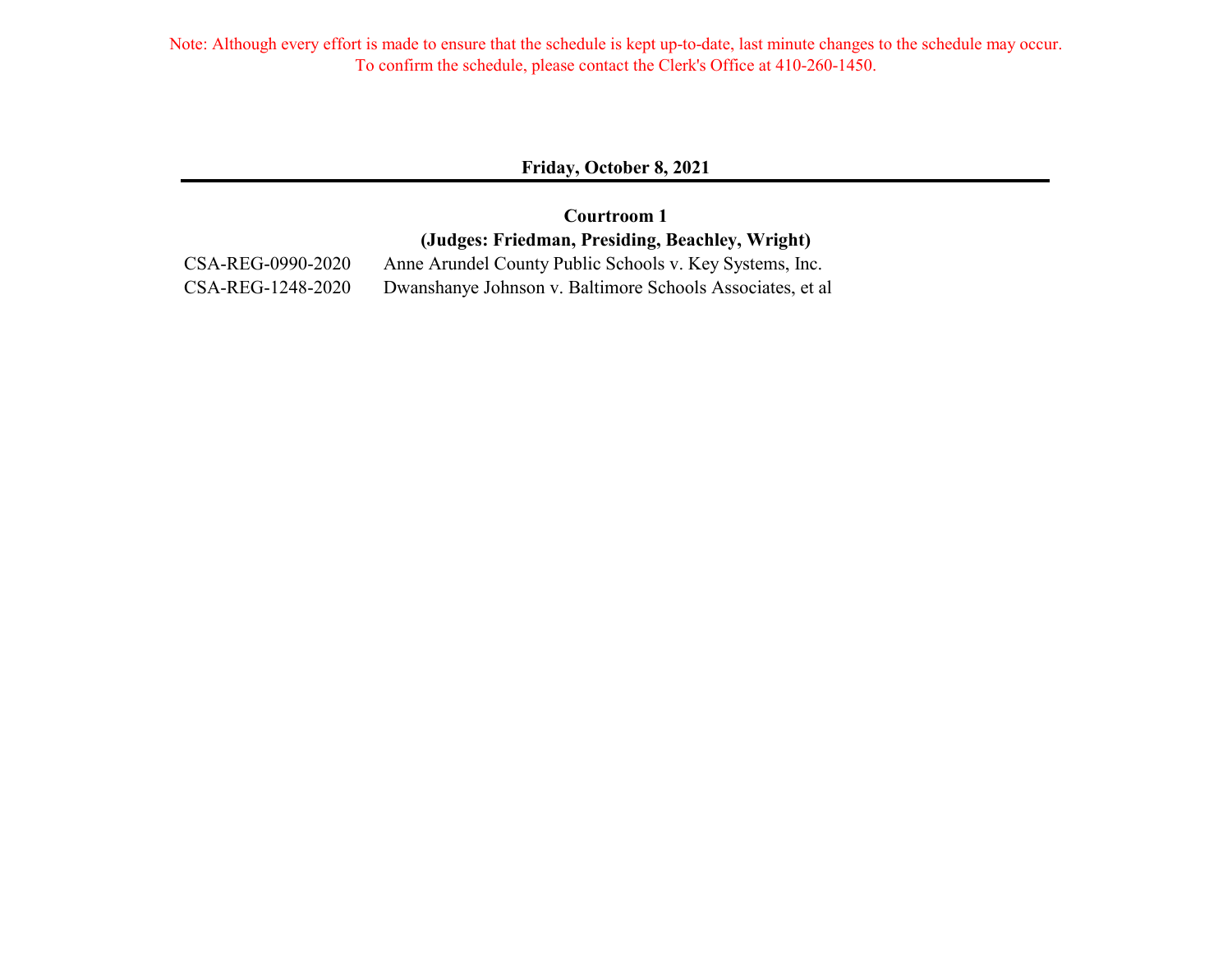### **Tuesday, October 12, 2021**

# **Courtroom 1 (Judges: Shaw Geter, Presiding, Berger, Wilner)**

| CSA-REG-0029-2021 | Susan Dzurec, et al v. Board of County Commissioners of Calvert County, Maryland, et a |
|-------------------|----------------------------------------------------------------------------------------|
| CSA-REG-0152-2021 | Cyrus Clinton v. Debbie Jones                                                          |
| CSA-REG-0173-2021 | The Jacobs Company Inc v. Innovative Insurance Solutions LLC                           |
| CSA-REG-1470-2020 | Motor Vehicle Administration, et al v. Harbel, Inc.                                    |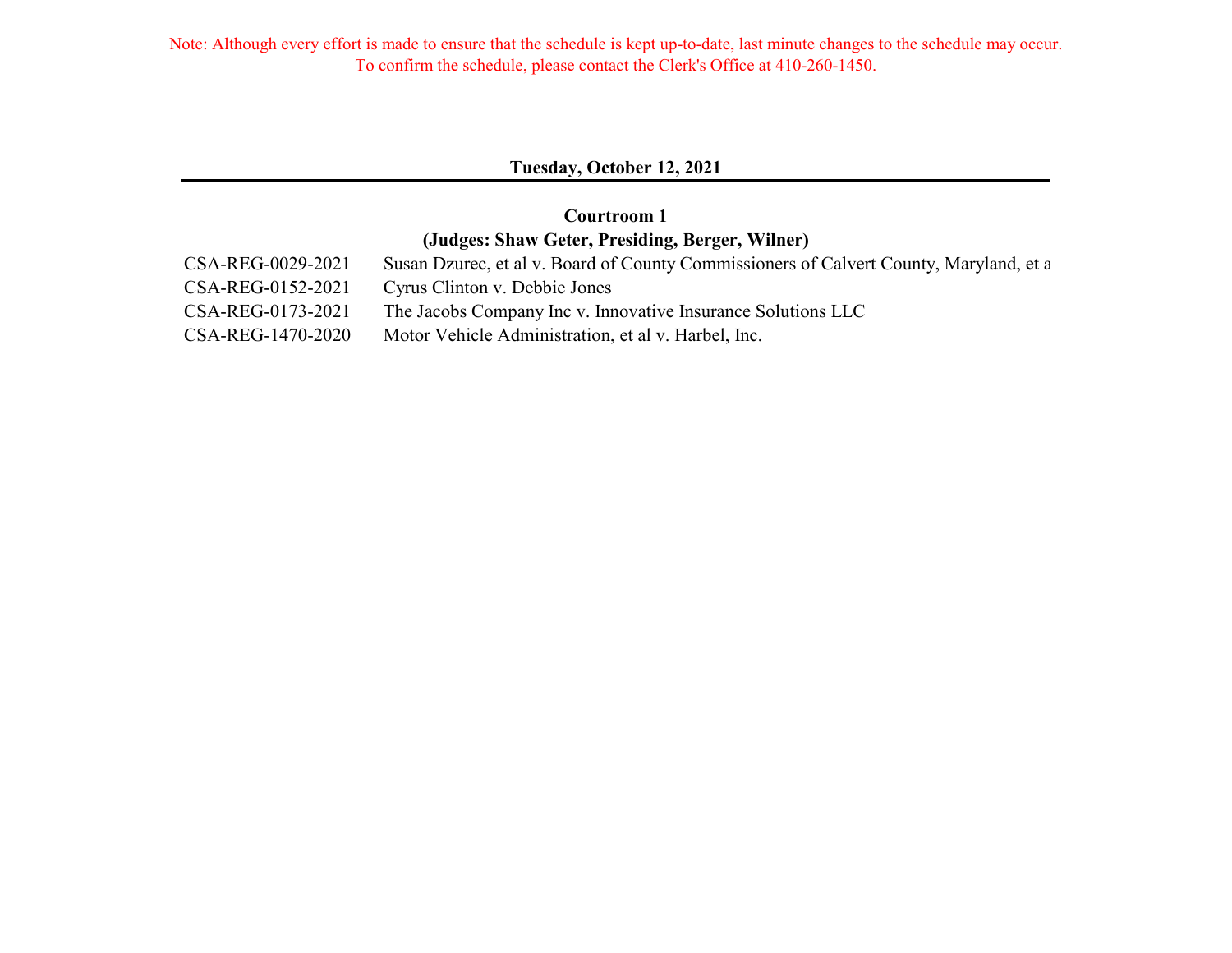### **Wednesday, October 13, 2021**

# **Courtroom 1 (Judges: Ripken, Presiding, Reed, Battaglia)**

| CSA-REG-0081-2021                | Charles D Conley, et al v. Trumbull Insurance Company $t/u$ and $t/\alpha$ Mars Super Mark |
|----------------------------------|--------------------------------------------------------------------------------------------|
| $CSA-REG-0396-2021$ In Re: A. B. |                                                                                            |
| CSA-REG-0979-2016                | Andre Lamont Lawson v. State of Maryland                                                   |
| CSA-REG-1146-2020                | Chidozie Emenuga v. Ihuoma Emenuga                                                         |

# **Courtroom 2**

### **(Judges: Fader, Arthur, Kenney)**

| CSA-REG-0089-2021 | Moustafa M Moustafa v. Miriam M Moustafa                               |
|-------------------|------------------------------------------------------------------------|
| CSA-REG-0121-2021 | Matthew Hogan v. Lindsay Payne                                         |
| CSA-REG-1012-2020 | Owens Landing Council of Unit Owners Inc, et al v. 12 River LLC, et al |
| CSA-REG-1104-2020 | Franklin G Harris v. Maryland State Retirement and Pension System      |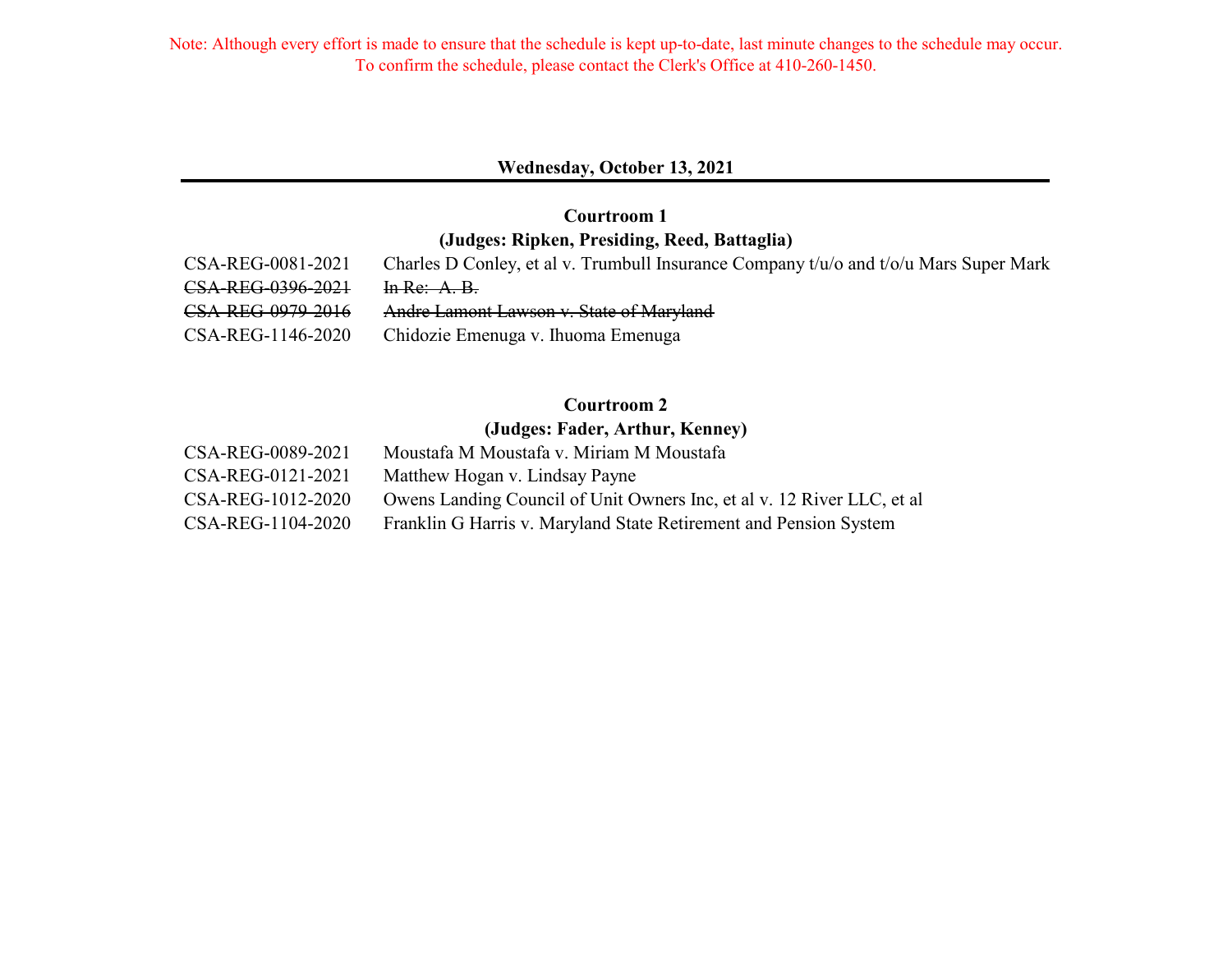### **The following cases are submitted on the briefs**

| CSA-REG-0339-2021 | In Re: $N. A.$                                                        |
|-------------------|-----------------------------------------------------------------------|
| CSA-REG-2066-2019 | Trevis Woodley v. Olajumoke Carew                                     |
| CSA-REG-1491-2020 | In Re: Adoption/Guardianship of T. C.                                 |
| CSA-REG-0167-2021 | Nicholas Bush v. State of Maryland                                    |
| CSA-REG-0283-2021 | Jonathan D. Smith, Sr. v. State of Maryland                           |
| CSA-REG-0412-2020 | MidAtlantic Cooperative Solutions Inc v. Battaglia Homes L L C, et al |
| CSA-REG-1121-2020 | Lamar Devon Sampson v. State of Maryland                              |
| CSA-REG-1270-2020 | Nicholas Bush v. State of Maryland                                    |
| CSA-REG-1327-2020 | Shawn Croston v. State of Maryland                                    |
| CSA-REG-1564-2019 | Sekwan Ramiek Merritt v. State of Maryland                            |
| CSA-REG-0027-2021 | Robert Franklin Skinkle v. State of Maryland                          |
| CSA-REG-0975-2020 | Melody Mitchell v. State of Maryland                                  |
| CSA-REG-1222-2020 | H&H Rock, LLC, et al v. Morris & Ritchie Associates Inc               |
| CSA-REG-0163-2021 | Charles Shelton v. State of Maryland                                  |
| CSA-REG-0347-2021 | Marcus Crossan v. Alexis Crossan                                      |
| CSA-REG-1316-2020 | Claude A. King v. State of Maryland                                   |
| CSA-REG-3011-2018 | Sean Holmes v. State of Maryland                                      |
| CSA-REG-0551-2020 | Leroy Antonio Austin v. State of Maryland                             |
| CSA-REG-0994-2020 | Paulina Callinan v. National Football League, et al                   |
| CSA-REG-0037-2021 | Joshua Welsh v. Jason Porrovicchio                                    |
| CSA-REG-0237-2021 | Mohamad Sarihifard v. Deana Mallamas                                  |
| CSA-REG-0765-2020 | Michael E De Blasis v. Samuel J De Blasis, II                         |
| CSA-REG-1221-2020 | Brian J Rowe, et al v. Baltimore County Maryland, et al               |
| CSA-REG-1307-2020 | Nadirah Moreno v. State of Maryland                                   |
| CSA-REG-1309-2020 | Nadirah Merano v. State of Maryland                                   |
| CSA-REG-1140-2020 | State of Maryland v. Gary Foskey                                      |
| CSA-REG-1227-2020 | State of Maryland v. Alvin Eric Church, Jr.                           |
| CSA-REG-0792-2020 | Steven Theophilus Hollis, III v. State of Maryland                    |
| CSA-REG-0980-2020 | Keith Cook, Jr. v. State of Maryland                                  |
| CSA-REG-0487-2021 | In $Re: N. P.$                                                        |
| CSA-REG-1197-2020 | Edmund Gorton, II v. State of Maryland                                |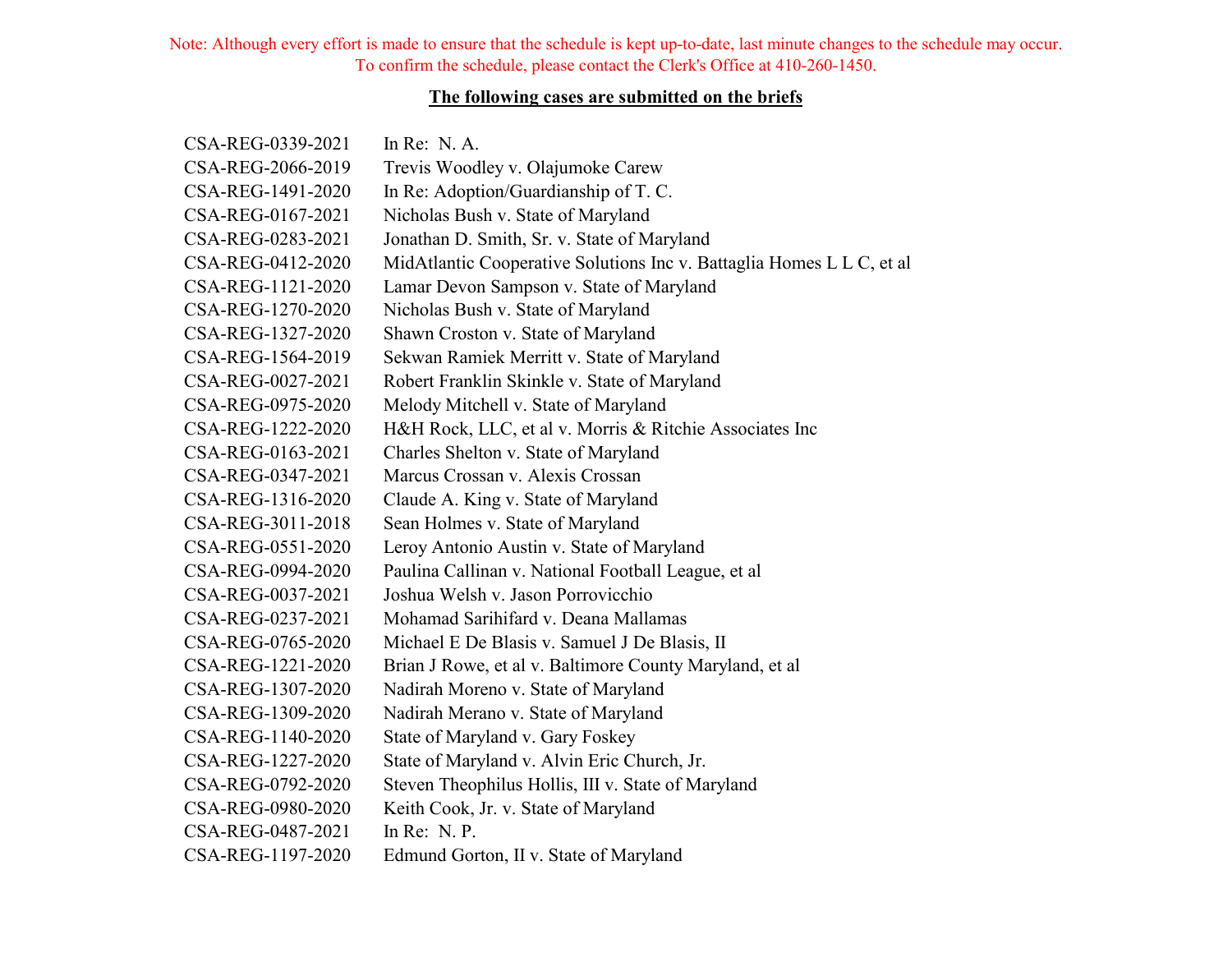| CSA-REG-1738-2019 | Alfred Lewis, Jr. v. State of Maryland                      |
|-------------------|-------------------------------------------------------------|
| CSA-REG-0139-2021 | Janet Ames v. Mark Ames                                     |
| CSA-REG-0719-2020 | Lance Carl Fridley v. State of Maryland                     |
| CSA-REG-0135-2021 | Salema Horn v. Madhabi Sheth                                |
| CSA-REG-0402-2021 | In Re: X. R., Z. R.                                         |
| CSA-REG-1449-2020 | Joseph Patrick Soule v. State of Maryland                   |
| CSA-REG-0102-2021 | Anthony D. Harris, Jr. v. State of Maryland                 |
| CSA-REG-0823-2020 | North Star Properties, LLC. v. Edward S. Cohn, et al        |
| CSA-REG-0840-2020 | North Star Properties, LLC. v. Carrie M. Ward, et al        |
| CSA-REG-0403-2021 | In Re: L. M., Z. M., L. M.                                  |
| CSA-REG-1070-2020 | Sean Callender v. State of Maryland                         |
| CSA-REG-0448-2021 | In Re: H. J.                                                |
| CSA-REG-0323-2021 | In Re: P. C., A. H.                                         |
| CSA-REG-0282-2021 | Moussa Moaadel v. Maria Moaadel                             |
| CSA-REG-0005-2021 | Eric Matthew Wilkinson v. State of Maryland                 |
| CSA-REG-0032-2021 | Rodney Lee Harris, Jr. v. State of Maryland                 |
| CSA-REG-0040-2021 | Harlow Sails v. State of Maryland                           |
| CSA-REG-0043-2021 | Eric Brown v. State of Maryland                             |
| CSA-REG-0100-2021 | Karen Mason, et al v. Marc Elrich                           |
| CSA-REG-0114-2021 | Ghislaine Paul v. Varkey Mathew, M.D., et al                |
| CSA-REG-0124-2021 | Randy Earl McKeever v. State of Maryland                    |
| CSA-REG-0162-2021 | Starsha Sewell v. John Howard                               |
| CSA-REG-0165-2021 | Karaca Hyman v. State of Maryland                           |
| CSA-REG-0203-2021 | Nelson Elick v. Keefe Commissary Network, LLC               |
| CSA-REG-0231-2021 | Rodney Harris v. State of Maryland                          |
| CSA-REG-0265-2021 | Anthony Harris v. State of Maryland                         |
| CSA-REG-0440-2021 | Ronald Gerald v. State of Maryland                          |
| CSA-REG-0766-2020 | Cynthia Roseberry v. Chesapeake Lighthouse HOA, Inc., et al |
| CSA-REG-0782-2020 | Mohammed Khan v. Carrie M. Ward, et al                      |
| CSA-REG-1034-2020 | Charlene R Stafford v. Philip Al-Mateen                     |
| CSA-REG-1199-2020 | Sean E Merryman v. Stuart Hartman                           |
| CSA-REG-1220-2020 | George Harpold v. Buckley's 24 Hour Towing                  |